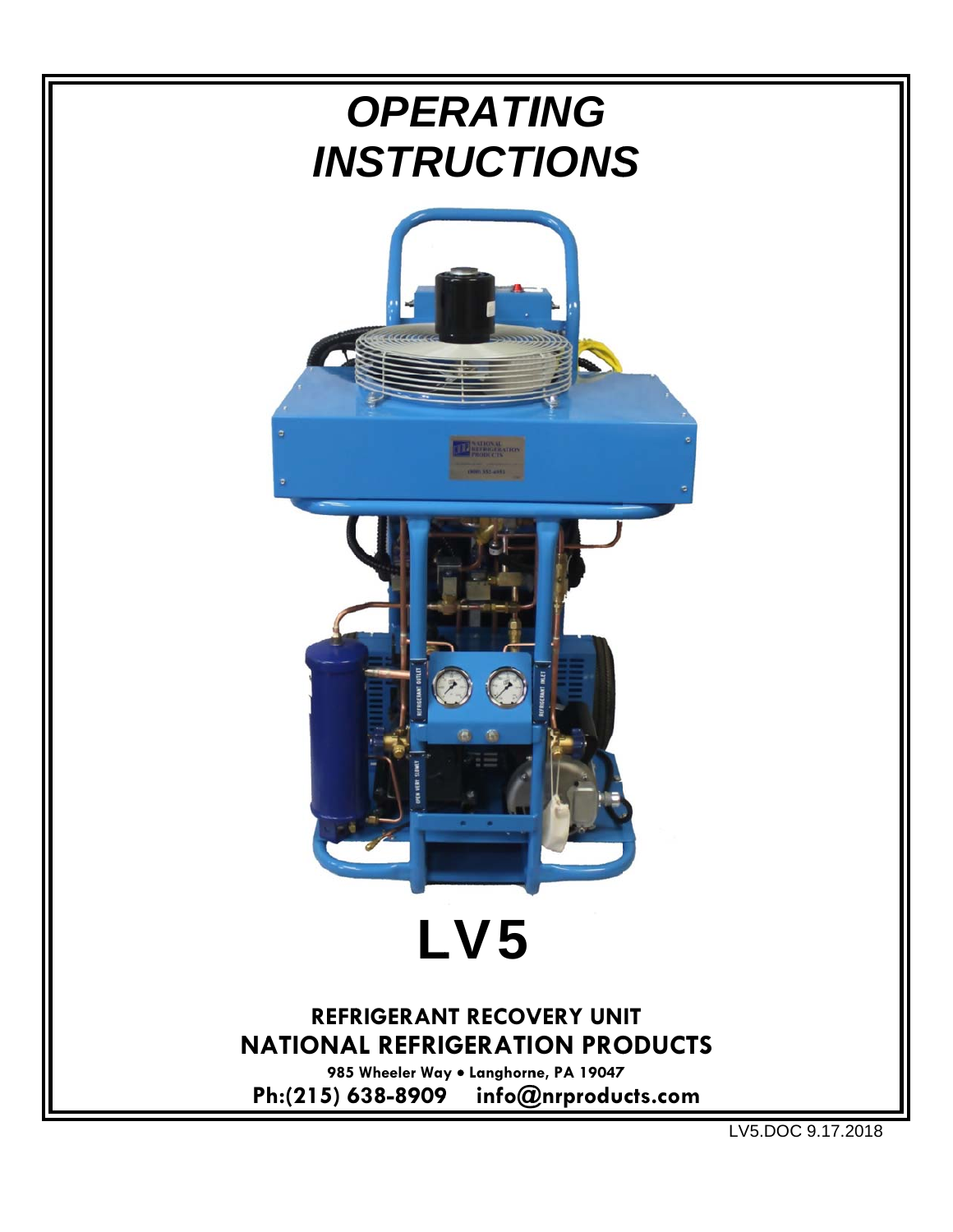# **MODEL LV5 REFRIGERANT RECOVERY UNIT**

This unit is designed to recover both liquid and vapor refrigerant in a one-step process.

For use with Category III, IV, V Refrigerants

Including but not limited to R12, R22, R500, R502, 134A, and R410A

230V, 2 HP, 60 Hz, 20 AMPS

## **PRECAUTIONS**

- DO NOT OPERATE THE LV5 UNIT BEFORE READING THE OPERATING INSTRUCTIONS COMPLETELY.
- ALWAYS WEAR RUBBER GLOVES AND SAFETY GOGGLES WHEN TRANSFERING REFRIGERANT.
- EVACUATE THE LV5 BEFORE EACH REFRIGERANT RECOVERY PROCESS BY OPERATING IN "PUMP OUT" MODE WITH THE INLET VALVE CLOSED AND THE OUTLET VALVEOPEN TO THE ATMOSPHERE. PLEASE REFER TO PUMP OUT PROCEDURES ON PAGE 6.
- EVACUATE CYLINDERS AND REFRIGERANT HOSES PRIOR TO THE REFRIGERANT RECOVERY PROCESS TO 1000 MICRONS.
- BEFORE EACH REFRIGERANT RECOVERY PROCESS ALWAYS USE A NEW FILTER-DRIER AT THE INLET OF LV5 TO PROTECT THE COMPRESSOR, PRESSURE REGULATOR, AND SOLENOID VALVES. CHANGE OUT OFTEN WHEN NECESSITATED - BURNOUTS, DIFFERENT REFRIGERANTS, ETC.
- IT IS VERY IMPORTANT THAT THE OIL LEVEL IN THE COMPRESSOR BE CHECKED BEFORE EACH USE AND CLOSELY MONITORED DURING EXTENDED PERIODS OF OPERATION. OIL SHOULD BE CHANGED AFTER EACH REFRIGERANT RECOVERY PROCESS OR WHEN NECESSITED- BURNOUTS, DIFFERENT REFRIGERANTS, AND ETC UNIT REQUIRES 34OZ. OF POE OIL.
- REMOVE AND CLEAN THE INLET MESH STRAINER AFTER 20 HOURS OF OPERATION. IT IS LOCATED ABOVE THE SIGHT GLASS ON THE INLET LINE.
- WHEN NOT IN USE KEEP ALL VALVES IN THE CLOSED POSITION.THE LV5 IS JUST LIKE A REFRIGERATION UNIT AND MUST NOT BE OPENED TO THE AIR SINCE MOISTURE WILL DAMAGE THE COMPRESSOR.
- ALWAYS USE A PROPERLY GROUNDED 230 VOLT, SINGLE PHASE, 60Hz OUTLET. DO NOT USE AN EXTENSION CORD LONGER THAN 25 FEET. THE AMPERAGE DROP MAY DAMAGE THE MOTOR.
- REFRIGERATION HOSES SHOULD NOT EXCEED 20 FEET IN LENGTH. ALWAYS USE 3/8" OR 1/2"' DIAMETER HOSES FOR MAXIUM REFRIGERANT FLOW.
- HIGH VOLTAGE IS PRESENT IN THE CONTROL COMPARTMENT AND UNDER NO CIRCUMSTANCES SHOULD SERVICE BE ATTEMPTED ON THE LV5 WITHOUT FIRST DISSCONNECTING THE PLUG. FAILURE TO DO SO COULD RESULT IN SEVERE INJURY OR DEATH.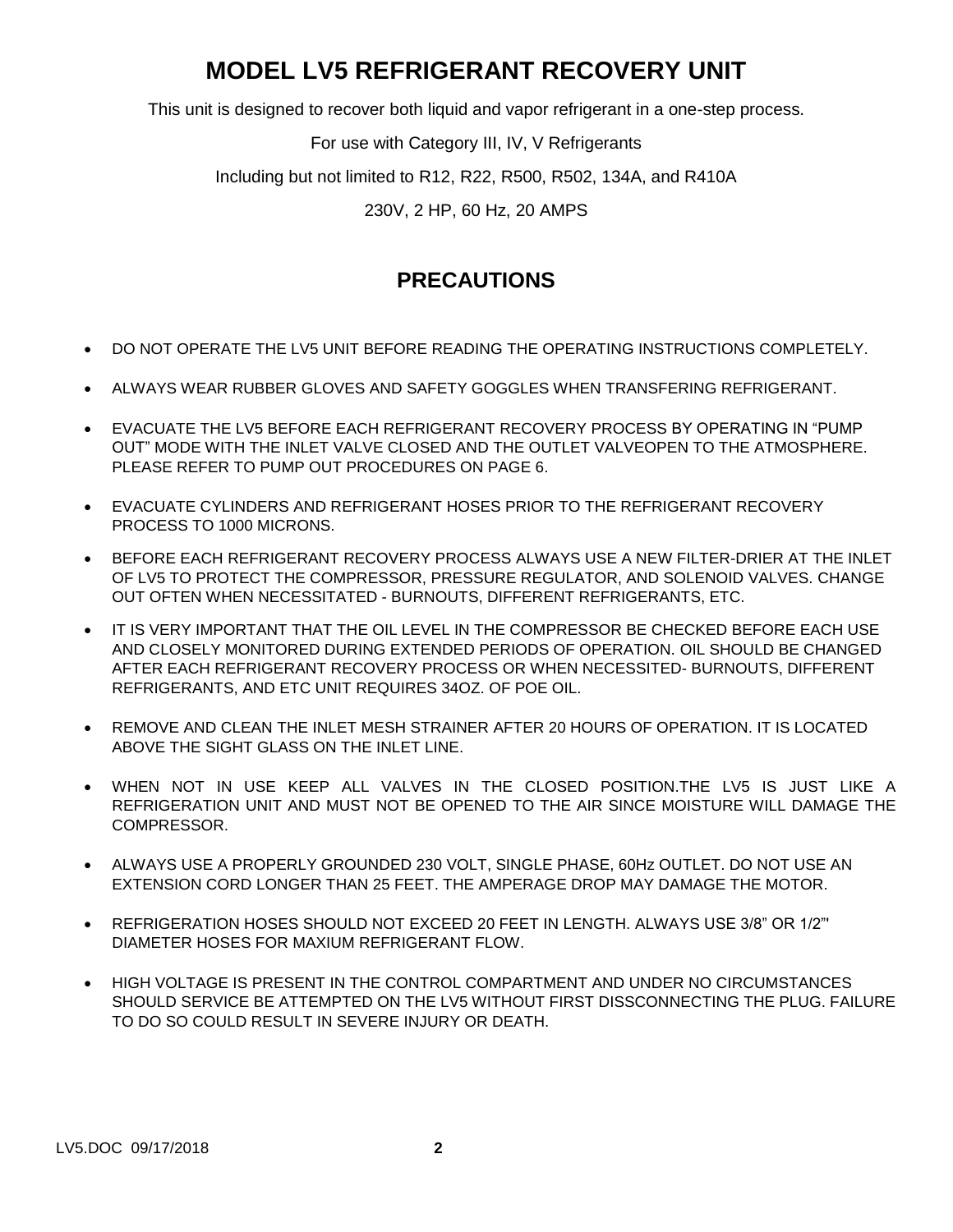### **OVERVIEW- LV5 OPERATION**

The LV5 removes both liquid and vapor refrigerant without resetting the unit. LV5 will transfer refrigerant liquid directly at a rate of about 10 lbs. /min. It draws liquid refrigerant into the receiver which is on the suction side of the LV5 compressor while discharging high pressure vapor into the other receiver. Before the suction receiver gets full, solenoid valves switch the discharge through the LV5 condenser and into the recovery cylinder. The solenoid valves switch the refrigerant path in sequence so each receiver fills with refrigerant then empties into the recovery cylinder. The switching of the solenoid valves is controlled by floats (installed inside the receivers) and a latching relay.

The unit has two sight glasses. The first sight glass is installed after the inlet valve and is for monitoring the state (liquid/vapor) of the incoming refrigerant. The second sight glass is installed in the suction line near the compressor and is to alert operators if liquid flows to the compressor. **If this occurs the operation of the unit must be stopped.**

When all liquid is removed from the serviced system (the sight glass after inlet valve shows no liquid coming in) the LV5 unit will recover vapor at a rate of about 1.2 lbs/min. The last portion of liquid, entering the LV5 unit, will not activate the floats (inside the receivers) and switch the refrigerant path. This liquid will boil off gradually while the compressor pulls vapor.

If the receiver containing the liquid becomes frozen and the recovery rate decreases **press and release** the push button marked "LIQUID OUT" on the side corresponding to the frozen receiver. This will increase the recovery rate.

### **NOTE: DO NOT DEPRESS BOTH PUSH-BUTTONS LABELED 'LIQUID OUT' AT THE SAME TIME. WHEN UTILIZING DEPRESS AND RELEASE THE 'LIQUID OUT' BUTTON IMMEDIATELY, HOLDING BUTTON IN MAY DAMAGE COMPRESSOR**

The LV5 unit has a cylinder overfill protection feature. When using recovery cylinders with an automatic shutoff (such as NRP# NC50U) turn the switch labeled ("AUTO-MAN") to "AUTO" and connect the yellow cord to the recovery cylinder. The LV5 will shut-off automatically at 80% of the cylinders capacity. When using a recovery cylinder without the automatic shut-off feature turn the ("AUTO-MAN") switch to "MAN". Use a scale to determine the weight of recovered refrigerant.

### **NOTE: NEVER OVERFILL CYLINDERS (THE MAXIMUM IS 80% OF CYLINDERS RATED CAPACITY**

When the transfer of refrigerant is completed, from the serviced unit to the cylinder(s), the LV5 can pump out any residual refrigerant left in its receivers or condenser. Since this procedure involves the transfer of refrigerant directly into a recovery cylinder, without the benefit of a condenser, it is necessary to discharge refrigerant into an evacuated cylinder.

#### **NOTE: DISCHARGING HIGH PRESSURE REFRIGERANT INTO A WARM OR NEARLY FULL CYLINDER MAY RESULT IN VERY HIGH PRESSURE WHICH CAN DAMAGE THE COMPRESSOR.**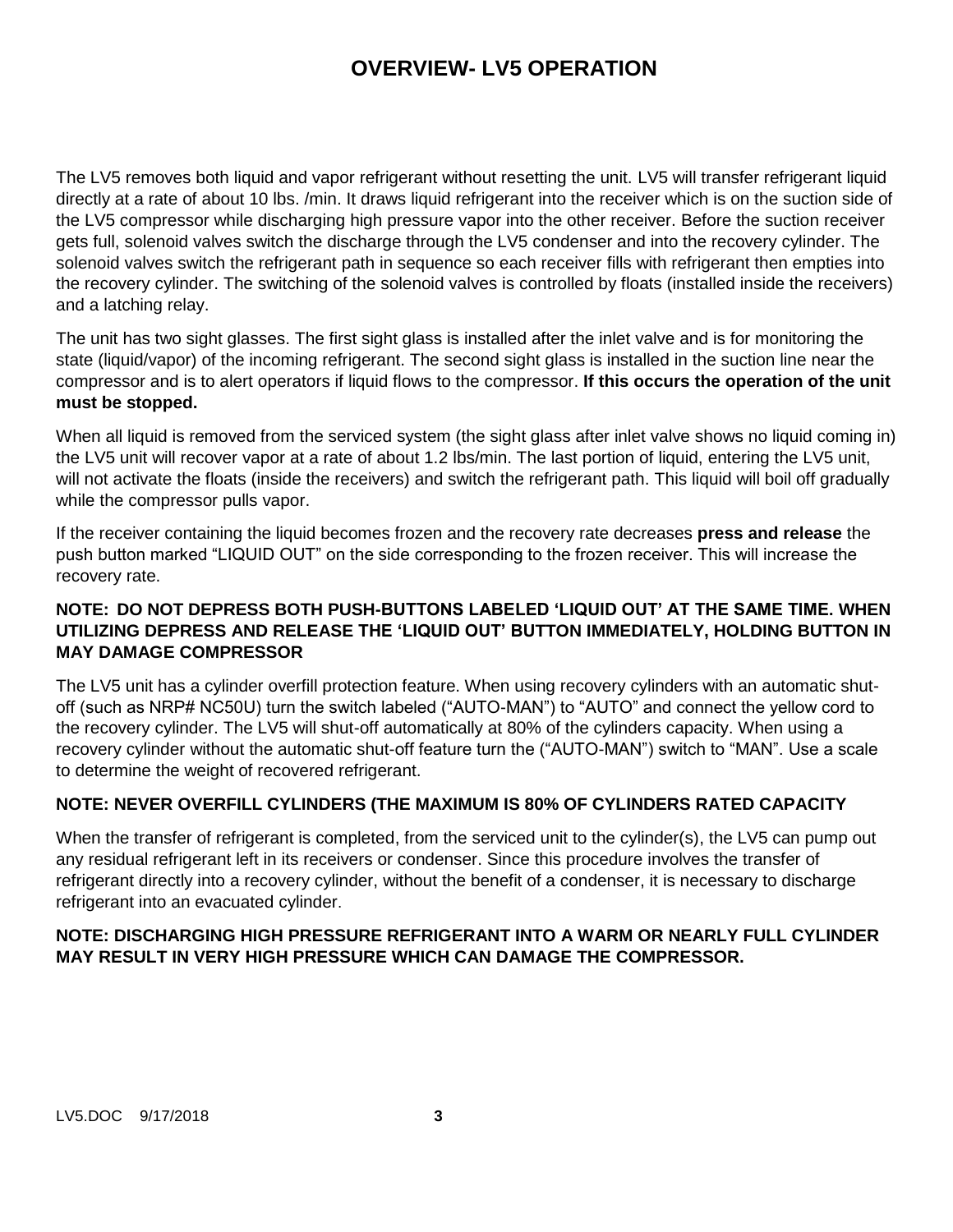

- 1. Check the compressor oil level of the LV5 (it should cover half of the sight glass).
- 2. Make sure the inlet and outlet valves on the LV5 are closed.
- 3. Connect one side of a hose or manifold to the unit being serviced. Connect the other side to the valve labeled "REFRIGERANT IN" on the LV5.
- 4. Connect a hose from the valve labeled "REFRIGERANT OUT" on the LV5 to the liquid valve of your recovery cylinder.
- 5. Purge all the hoses.
- 6. Open the valve labeled "REFRIGERANT OUT" on the LV5. Open the liquid valve of the recovery cylinder.
- 7. Plug in the unit to a 230-1-60 Hz outlet and switch to recovery mode.

#### **NOTE: If you are recovering for the first time after pump-out or evacuation, slightly open the valve labeled "REFRIGERANT IN" to break the vacuum inside the LV5. Close the valve labeled "REFRIGERANT IN". Wait ten (10) seconds. Go to the next step.**

- 8. Slowly open the valve labeled "REFRIGERANT IN".
- 9. Operate LV5 until all the refrigerant is recovered.
- 10. Turn off the LV5 and close all valves.

To achieve a deep vacuum (20" Hg or deeper) connect an evacuated recovery cylinder to the valve labeled "REFRIGERANT OUT" on the LV5 unit at the end of the recovery process.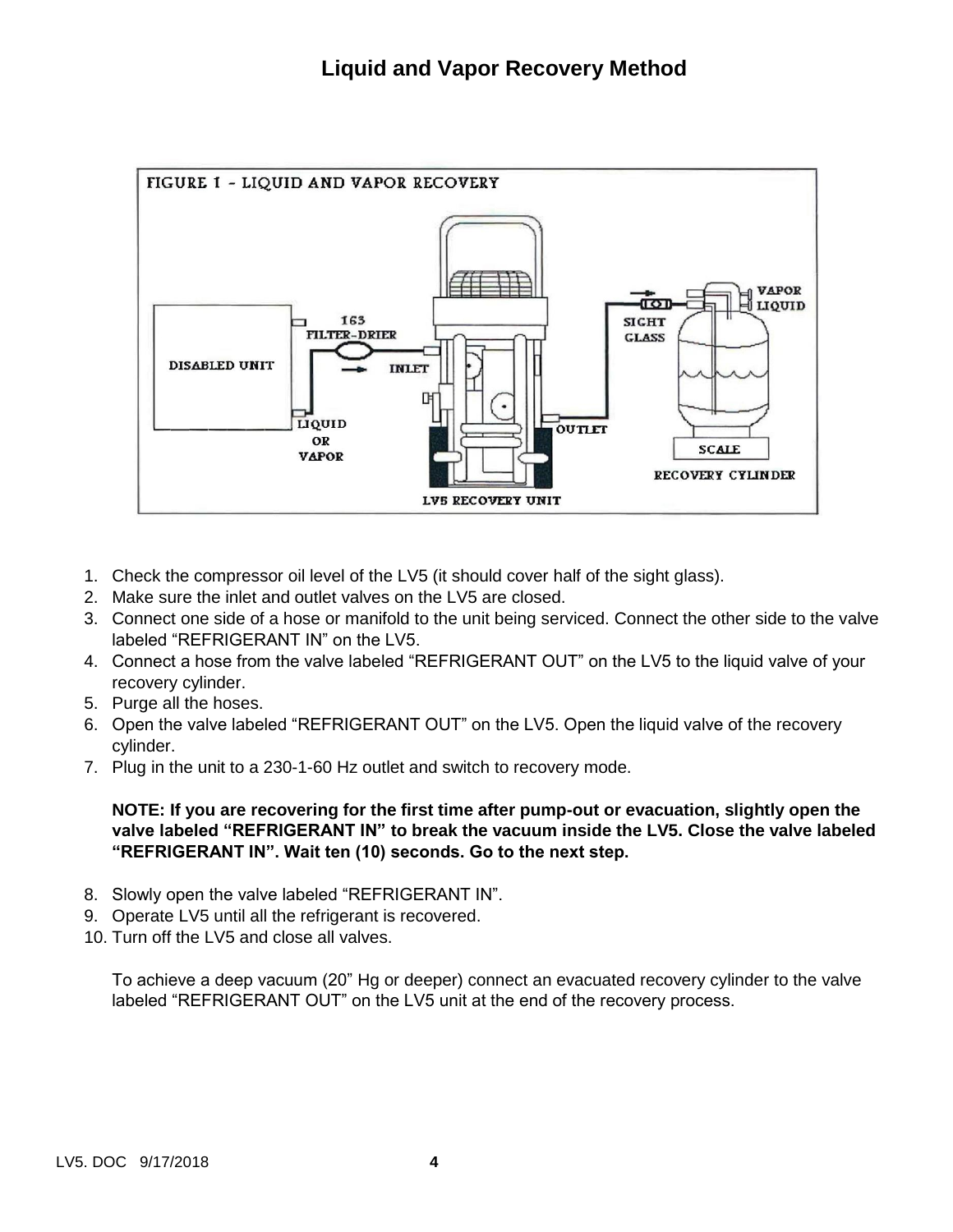## **External Push/Pull Liquid Recovery Method**



Liquid refrigerant is transferred directly from the disabled unit to the recovery cylinder at a maximum rate of 27 pounds per minute.

The LV5 pulls vapor from the top of the recovery cylinder. It compresses the vapor and pumps it into the disabled unit. This maintains a lower pressure in the cylinder than in the disabled unit, which pulls the liquid refrigerant into the cylinder.

- 1. Connect the disabled unit, cylinder, and recovery unit as shown in above Figure 2.
- 2. Purge all hoses.
- 3. Open both valves on the cylinder and both valves on the recovery unit.
- 4. Push the power switch into "RECOVERY" mode.
- 5. Refrigerant liquid can be seen through the sight glass connected to the liquid side of the recovery cylinder.
- 6. When liquid transfer is complete or the cylinder is 80% full, turn off the recovery unit and close the valves on the cylinder and the recovery unit.

**NOTE: In some cases it may not be possible to recover the refrigerant in liquid form. There may not be much liquid refrigerant or it has migrated to another part of the system. In this case the refrigerant will have to be recovered in vapor form.**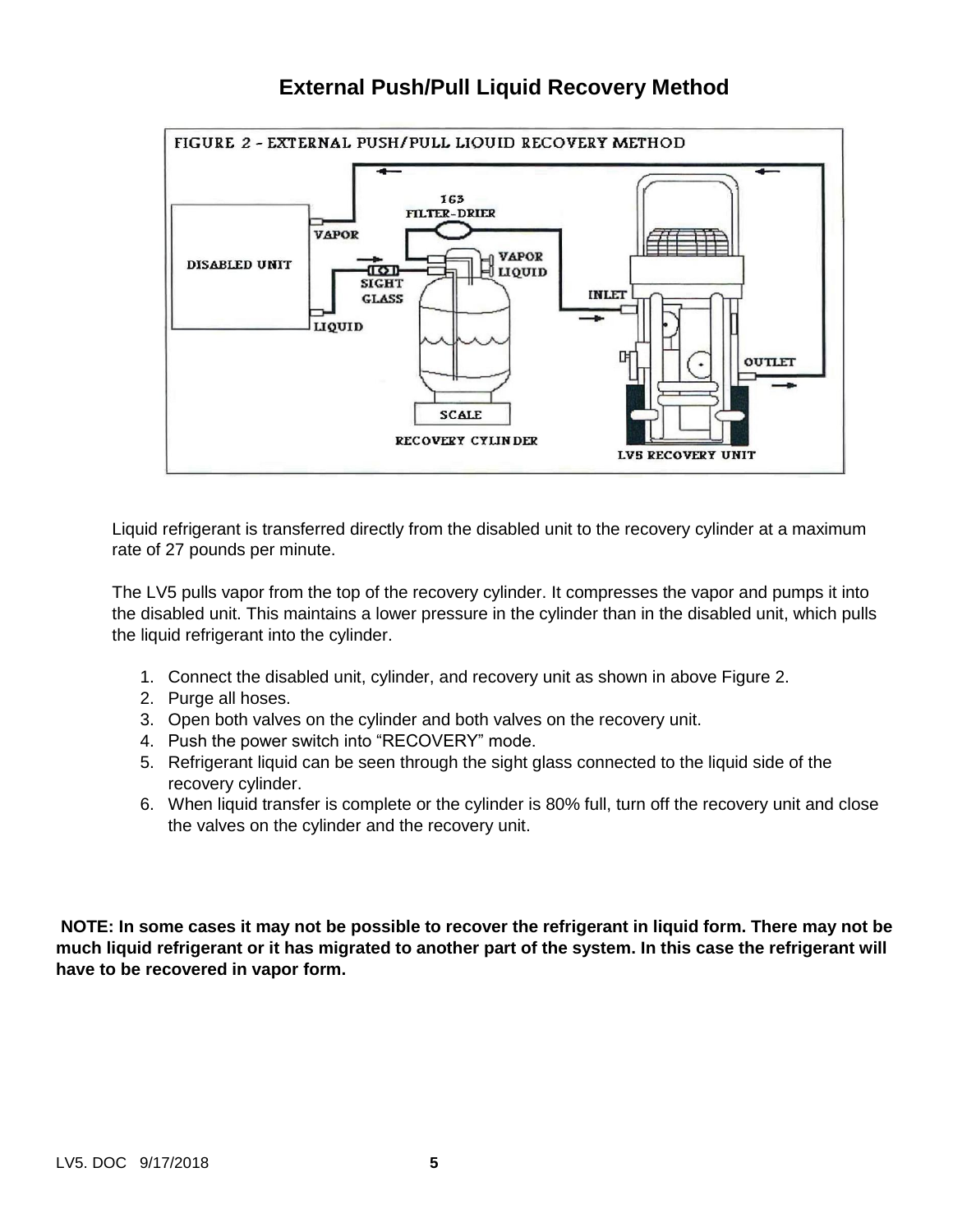### **REFRIGERANT PUMP-OUT PROCEDURES**

#### **NOTE: NEVER OPERATE THE LV5 UNIT IN PUMP OUT MODE WITH IN THE INLET VALVE OPEN. AFTER THE PUMP-OUT IS COMPLETED A SMALL AMOUNT OF HIGH PRESSURE REFRIGERANT WILL REMAIN IN THE DISCHARGE LINE.**

#### **To "PUMP OUT" the LV5 unit:**

- 1. Close both the valve labeled "REFRIGERANT IN" and the valve labeled "REFRIGERANT OUT".
- 2. Connect a hose from the valve labeled "REFRIGERANT OUT" to the vapor valve of your recovery cylinder.
- 3. Open the valve labeled "REFRIGERANT OUT".
- 4. Push the switch into the "PUMP OUT" position.
- 5. "PUMP OUT" is finished when the necessary vacuum is achieved.
- 6. Push the power switch into the "OFF" position. Close the valves on the recovery cylinder. Close the valves on the LV5. Remove hoses. A small amount of high pressure refrigerant will remain in the discharge line of the LV5.
- 7. The LV5 is prepared for the next transfer job. A total evacuation of the unit can only be obtained by using a vacuum pump.

#### **If, by mistake, "PUMP OUT" mode was started instead of recovery and the inlet valve was opened**:

- 1. Turn off the LV5 unit and close inlet valve as soon as possible.
- 2. Close the outlet valve.
- 3. Obtain an empty, evacuated cylinder and connect it to the outlet valve.
- 4. Open the outlet valve and discharge refrigerant into the cylinder.
- 5. Start normal recovery procedure.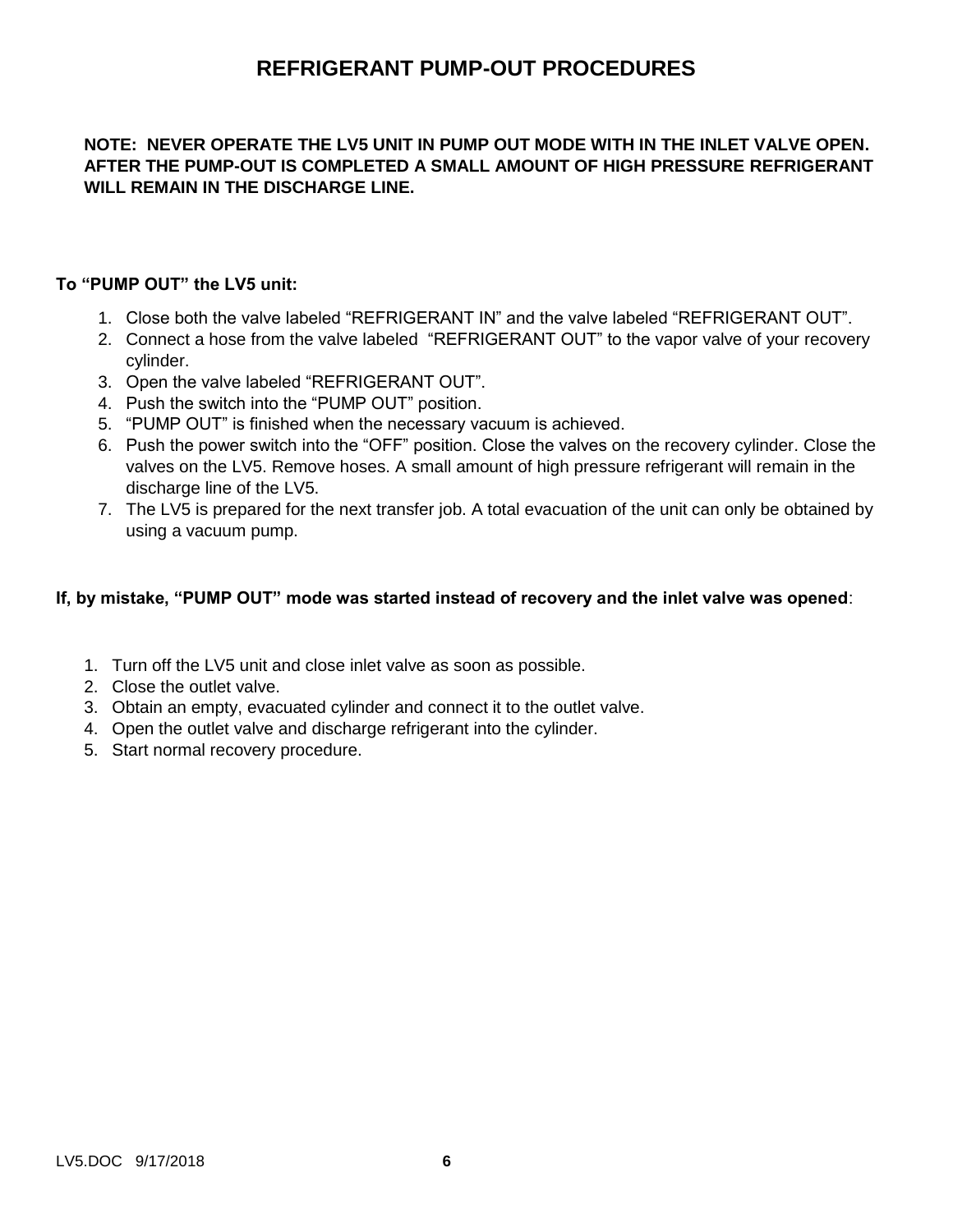#### **CHANGING OR ADDING OIL**

Always change the oil in the compressor and the oil separator after recovery from a burn-out system.

- 1. Evacuate the unit by operating it in the "PUMP-OUT" mode
- 2. Turn off the unit and close all the valves.
- 3. Disconnect the unit from the recovery cylinder.
- 4. Open the discharge valve and turn the switch to "PUMP-OUT" for two seconds (DO NOT STAND INFRONT OF THE DISCHARGE VALVE).
- 5. Disconnect the  $\frac{1}{4}$  flare (cap and core) from the (tee) on the left side of the compressor (over the sight glass).
- 6. Place a container under the compressor oil drain fitting located on the left side of the compressor crankcase.
- 7. Remove the 1/4" flare cap and valve core, drain the oil, and replace the core tap.
- 8. Connect a hose to the tee on the left side of the compressor (over the sight glass) and place the other end into a container with fresh refrigeration oil (500 viscosity NATIONAL 500). Run the compressor until there is a slight vacuum showing on the suction gauge. Allow the oil to flow into the compressor until one quarter of the sight glass is full. Remove the hose from the oil and allow its content to be drawn into the compressor. Repeat if necessary. DO NOT OVERFILL!
- 9. Install the 1/4 " flare cap and core in the tee at the left side of the compressor (over the sight glass)
- 10. Evacuate the unit by operating it in the "PUMP-OUT" mode with the outlet valve open to the atmosphere.
- 11. Close the refrigerant outlet valve.

#### **PROCEDURE AFTER TRANSFERRING REFRIGERANT FROM A "BURN-OUT"**

- 1. Drain the LV5 compressor and oil separator and replace with the appropriate amount of fresh refrigeration oil. Remember to fill the LV5 with oil to proper level on sight glass.
- 2. Replace the filter-drier in the suction line.
- 3. Evacuate the LV5 recovery unit and hoses.

#### **PROCEDURE TO FOLLOW BEFORE TRANSFERRING A DIFFERENT REFRIGERANT**

- 1. Drain the LV5 compressor and oil separator and replace with appropriate amount of fresh refrigerant oil.
- 2. Replace the filter-drier in the suction line.
- 3. Evacuate the LV5 recovery unit and hoses.

#### **PROCEDURE TO FOLLOW BEFORE TRANSFERRING A DIFFERENT REFRIGERANT**

- 1. To avoid mixing different refrigerants in recovery cylinders always pump out the recovery unit at the end of each transfer operation. This "PUMP OUT" operation will remove the refrigerant from the condenser, receivers and internal piping of the recovery unit.
- 2. Replace the filter-drier in the suction line before recovering a different refrigerant.
- 3. Evacuate the recovery unit with a vacuum pump for 15 minutes or to 1000 microns. This evacuation will remove any refrigerant left in the recovery unit.
- 4. To evacuate the recovery unit turn the "AUTO-MAN" switch to "AUTO". Open the discharge valve (DO NOT STAND INFRONT OF THE DISCHARGE VALVE). Turn the power switch to the "PUMP OUT" mode. This will release a small amount of high pressure refrigerant through the discharge valve to the atmosphere. Connect a vacuum pump to the discharge valve and evacuate is complete.
- 5. Mark the refrigerant number on each recovery cylinder at the time of recovery.
- 6. Remember that mixed refrigerants cannot be separated and that it is expensive to dispose of mixtures.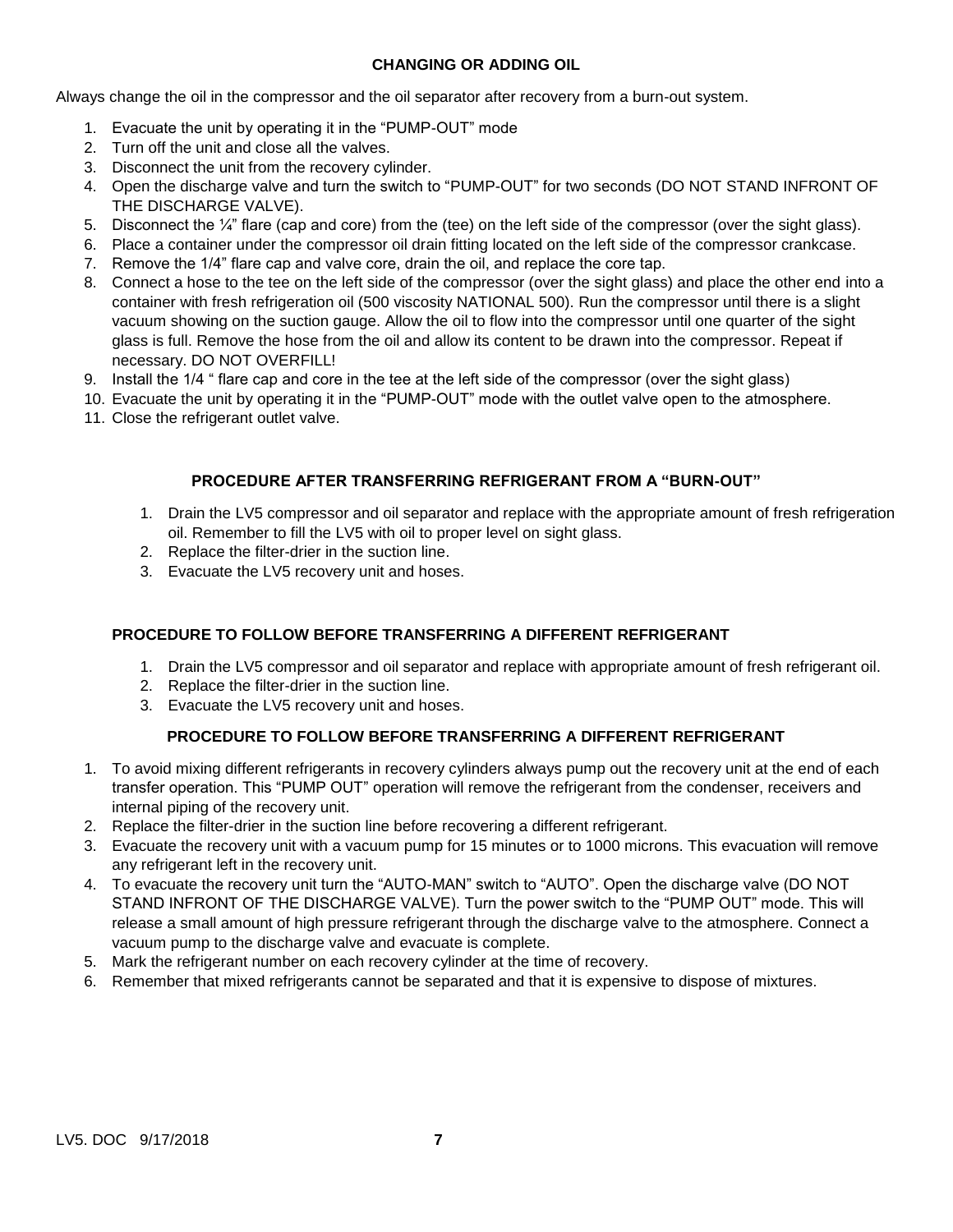#### **WARRANTY**

National Refrigeration Products (NRP) Recovery Equipment is warranted to be free from manufacturing defects. NRP will repair or give credit for repair, at NRP's choice, if any NRP Recovery units or accessories have manufacturing defects. Any of the invoice. In no event shall NRP be liable for the cost of the labor charges, lost profits, injury to good will, or any other special or consequential damages for defective goods, late delivery, or non-delivery. There are no warranties which extend beyond the description on the face hereof, and NRP makes no warranty of merchantability or fitness for specific purpose. Warranty does not cover damage by improper operation or abuse.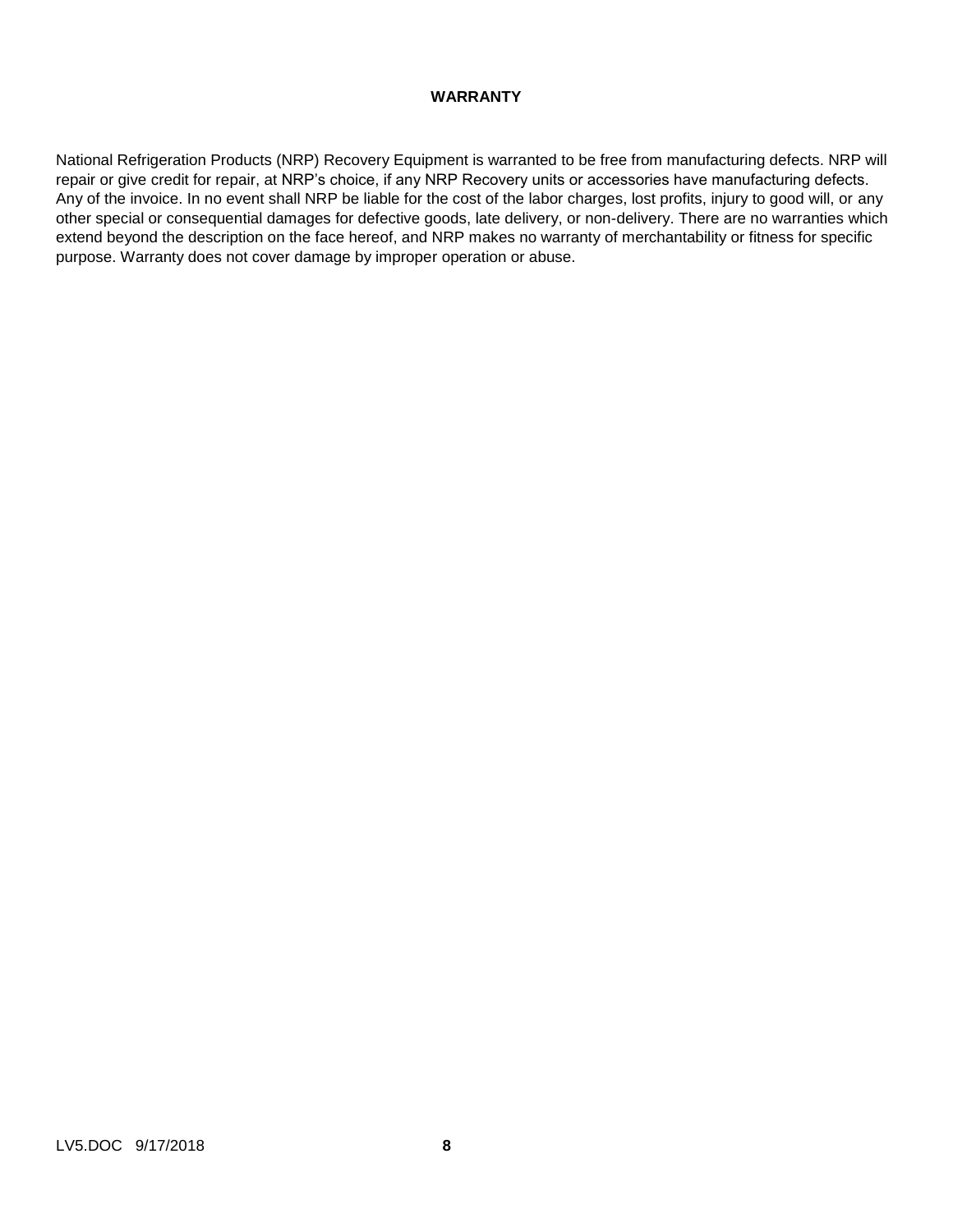

 $\vec{1}$ 

 $\bar{\nu}$